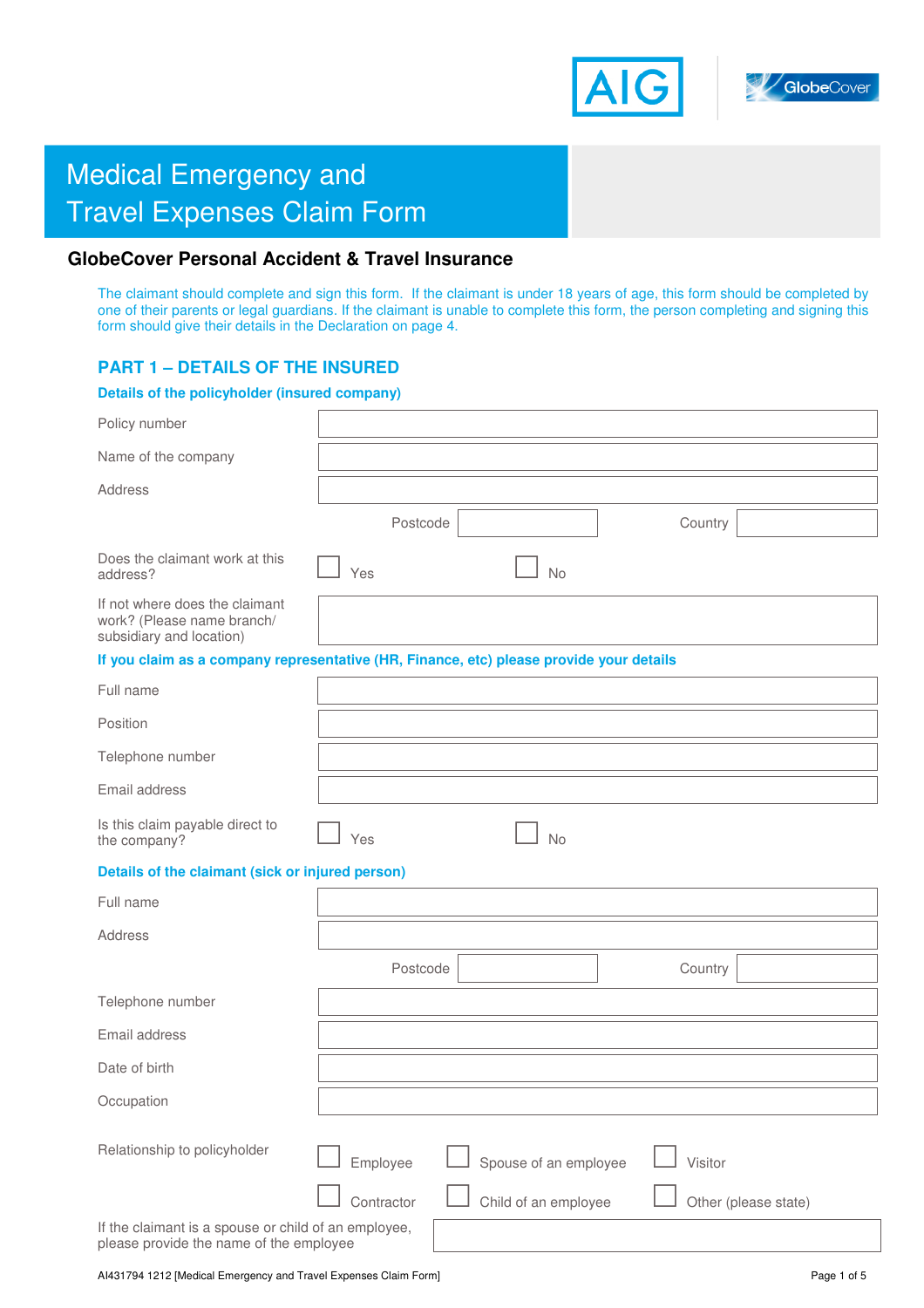# **PART 2 – DETAILS OF THE CLAIM**

| <b>Details of the trip</b>                                                            |                      |           |    |                      |
|---------------------------------------------------------------------------------------|----------------------|-----------|----|----------------------|
| Travel destination                                                                    | From                 |           | To |                      |
| Scheduled dates of the trip                                                           | From                 |           | To |                      |
| Travel order number (if applicable)                                                   |                      |           |    |                      |
| Reason for travel                                                                     | <b>Business trip</b> | Leisure   |    | Long term secondment |
| Country where loss occurred                                                           |                      |           |    |                      |
| <b>Medical expense details</b>                                                        |                      |           |    |                      |
| Details of injury or illness                                                          |                      |           |    |                      |
|                                                                                       |                      |           |    |                      |
| Time and date the injury or illness<br>occurred                                       |                      |           |    |                      |
| Location where injury or illness<br>occurred                                          |                      |           |    |                      |
| Name and address of the treating<br>medical professional                              |                      |           |    |                      |
| Did you contact the assistance<br>company?                                            | Yes                  | <b>No</b> |    |                      |
| If yes, please provide a reference<br>number                                          |                      |           |    |                      |
| Have you been hospitalised?                                                           | Yes                  | No        |    |                      |
| If yes, give dates and details of the<br>treating hospital                            |                      |           |    |                      |
| Have you suffered from the<br>injury or illness before?                               | Yes                  | No        |    |                      |
| If yes, please provide dates                                                          |                      |           |    |                      |
| Are the expenses you are<br>claiming insured by another<br>company?                   | Yes                  | <b>No</b> |    |                      |
| If yes, please provide the policy<br>number, name of the insurer and<br>their address |                      |           |    |                      |
| Have you had any previous<br>claims on this type of<br>insurance?                     | Yes                  | <b>No</b> |    |                      |
| If yes, please provide details                                                        |                      |           |    |                      |
|                                                                                       |                      |           |    |                      |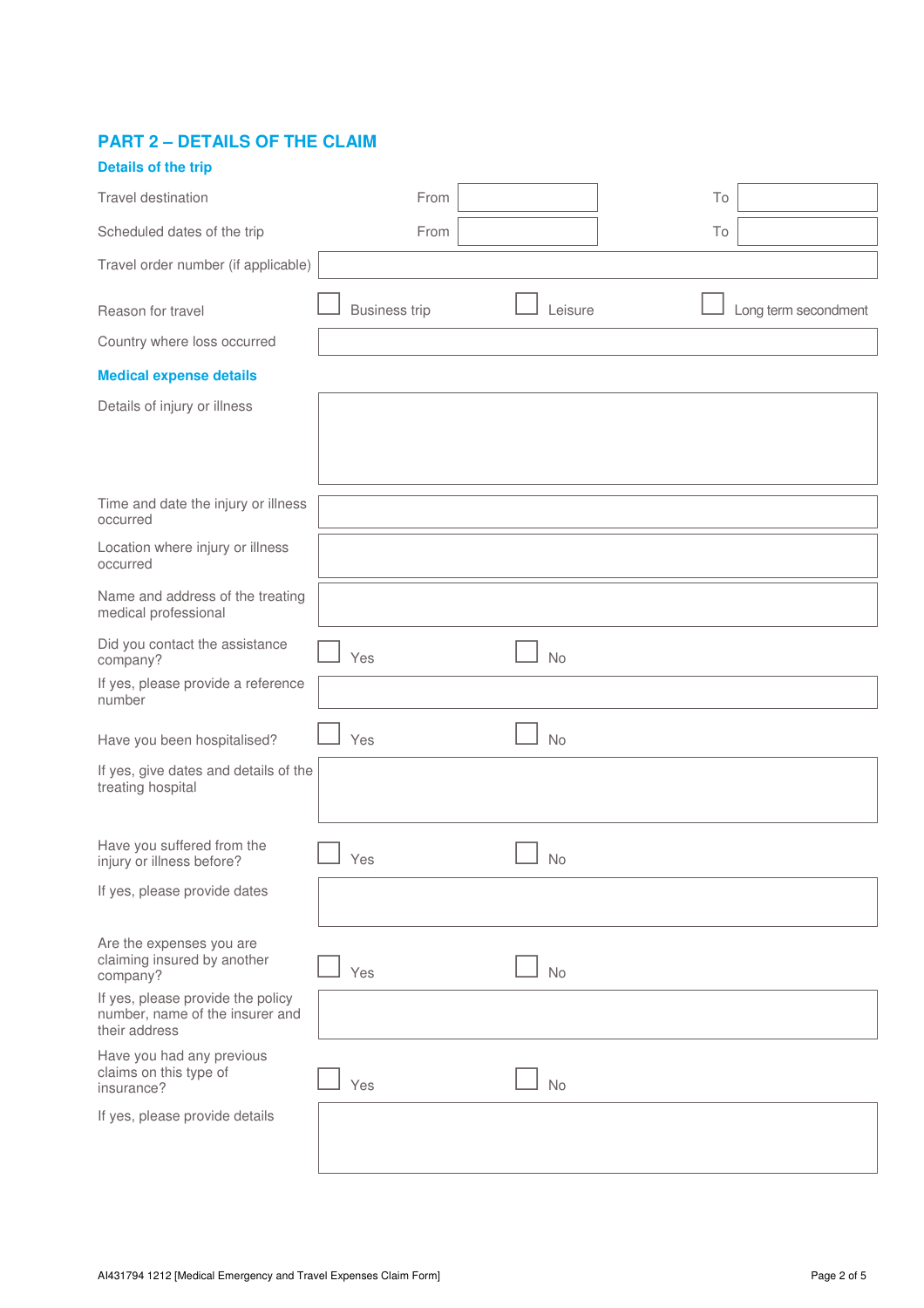#### **EXPENSES CLAIMED:**

| Item               | <b>Description of expense</b> | Name of bill issuer  | Amount | Has the bill<br>been paid?<br>(YES/NO) |
|--------------------|-------------------------------|----------------------|--------|----------------------------------------|
|                    |                               |                      |        |                                        |
|                    |                               |                      |        |                                        |
|                    |                               |                      |        |                                        |
|                    |                               |                      |        |                                        |
|                    |                               |                      |        |                                        |
|                    |                               |                      |        |                                        |
|                    |                               |                      |        |                                        |
|                    |                               |                      |        |                                        |
|                    |                               |                      |        |                                        |
|                    |                               |                      |        |                                        |
|                    |                               |                      |        |                                        |
|                    |                               |                      |        |                                        |
|                    |                               | Total                |        |                                        |
| Exchange rate used |                               | Total amount claimed |        |                                        |

# **PART 3 - PAYMENT DETAILS**

## **Please complete if a payment may be due**

| Do you require                                | Bank transfer | Cheque |
|-----------------------------------------------|---------------|--------|
| If cheque, make payment to                    |               |        |
| If bank transfer                              |               |        |
| Name of account holder                        |               |        |
| Name of the bank                              |               |        |
| Address of the bank                           |               |        |
|                                               |               |        |
| Account number                                |               |        |
| Sort code (UK only)                           |               |        |
| For international transfers only (outside UK) |               |        |
| IBAN (International bank account<br>number)   |               |        |

SWIFT/IBC Code Account currency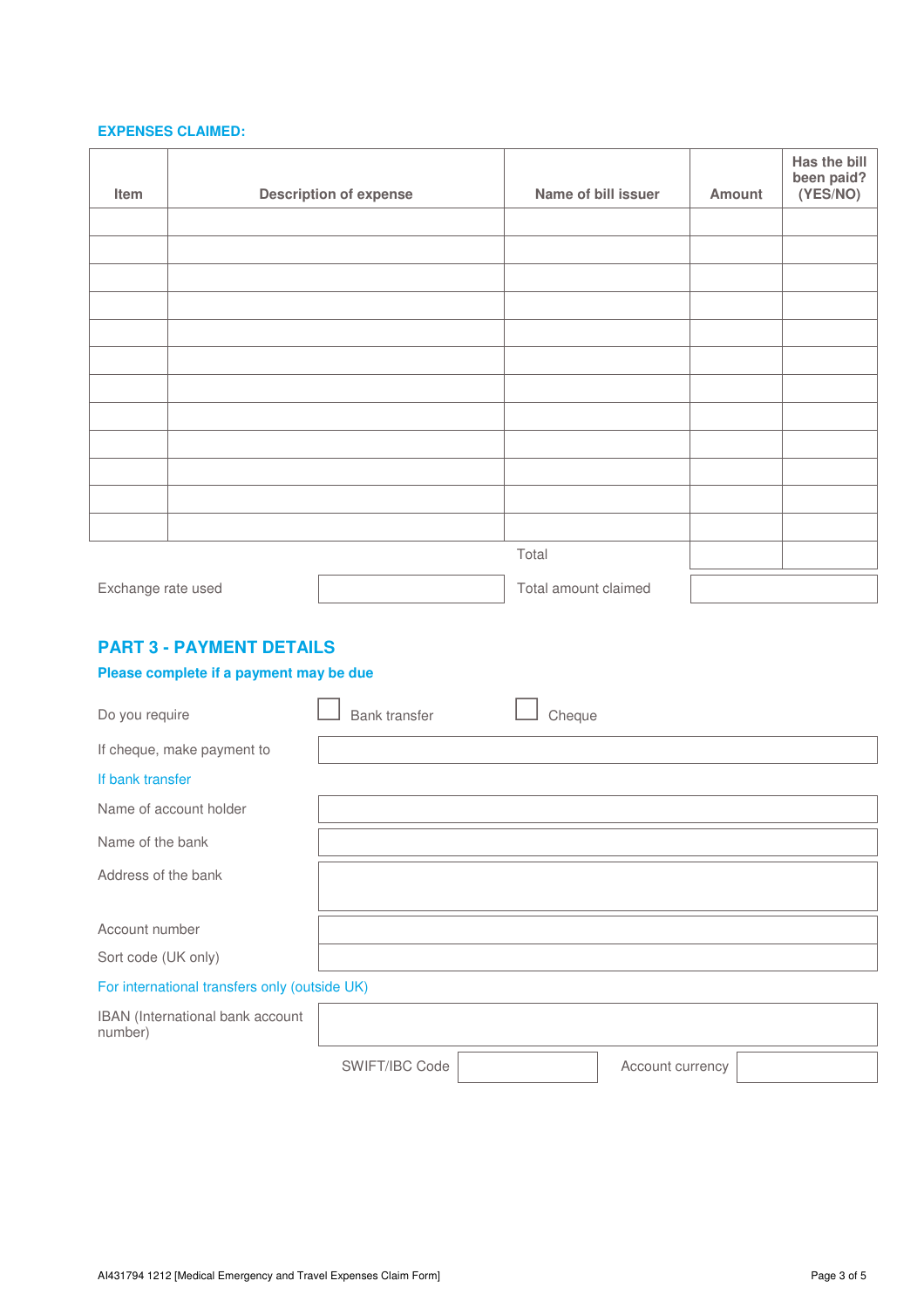# **PART 4 - HOW WE USE PERSONAL INFORMATION**

We are committed to protecting the privacy of customers, claimants and other business contacts.

"**Personal Information**" identifies and relates to you or other individuals (e.g. your dependants). By providing Personal Information you give permission for its use as described below. If you provide Personal Information about another individual, you confirm that you are authorised to provide it for use as described below.

The types of Personal Information we may collect and why - Depending on our relationship with you, Personal Information collected may include: identification and contact information, payment card and bank account, credit reference and scoring information, sensitive information about health or medical condition, and other Personal Information provided by you. Personal Information may be used for the following purposes:

- Insurance administration, e.g. communications, claims processing and payment
- Decision-making on provision of insurance cover and payment plan eligibility
- Assistance and advice on medical and travel matters
- Management and audit of our business operations
- Prevention, detection and investigation of crime, e.g. fraud and money laundering
- Establishment and defence of legal rights
- Legal and regulatory compliance, including compliance with laws outside your country of residence
- Monitoring and recording of telephone calls for quality, training and security purposes
- Marketing, market research and analysis

To opt-out of marketing communications contact us by e-mail at: **marketing.uk@aig.com** or by writing to: **Head of Marketing, 58 Fenchurch Street, London EC3M 4 AB, United Kingdom**. If you opt-out we may still send you other important communications, e.g. communications relating to administration of your insurance policy or claim.

**Sharing of Personal Information -** For the above purposes Personal Information may be shared with our group companies, brokers and other distribution parties, insurers and reinsurers, credit reference agencies, healthcare professionals and other service providers. Personal Information will be shared with other third parties (including government authorities) if required by law. Personal information (including details of injuries) may be recorded on claims registers shared with other insurers. We are required to register all third party claims for compensation relating to bodily injury to workers' compensation boards.

We may search these registers to detect and prevent fraud or to validate your claims history or that of any other person or property likely to be involved in the policy or claim. Personal Information may be shared with prospective purchasers and purchasers, and transferred upon a sale of our company or transfer of business assets.

**International transfer -** Due to the global nature of our business Personal Information may be transferred to parties located in other countries, including the United States and other countries with different data protection laws than in your country of residence.

**Security and retention of Personal Information** – Appropriate legal and security measures are used to protect Personal Information. Our service providers are also selected carefully and required to use appropriate protective measures. Personal information will be retained for the period necessary to fulfil the purposes described above.

**Requests or questions -** To request access or correct inaccurate Personal Information, or to request the deletion or suppression of Personal Information, or object to its use, please e-mail: DataProtectionOfficer@aig.com or write to Data Protection Officer, Legal Department, AIG Europe Limited, The AIG Building, 58 Fenchurch Street, London EC3M 4AB. More details about our use of Personal Information can be found in our full Privacy Policy at http://www.aig.com/\_2538\_371879.html or you may request a copy using the contact details above.

### **PART 5 - DECLARATION**

**Telephone** 

I declare that the whole of the statements made and any other supplementary statements forming part of this claim are true in every respect and understand that a false declaration may invalidate my claim and could result in prosecution.

I give permission for my personal information to be used and shared in the ways described above. I confirm that I will not provide any personal information about another person without that person's permission.

| Signed                                                          |  |  |
|-----------------------------------------------------------------|--|--|
| Date                                                            |  |  |
| Details of the person completing the form (if not the claimant) |  |  |
| Full name                                                       |  |  |